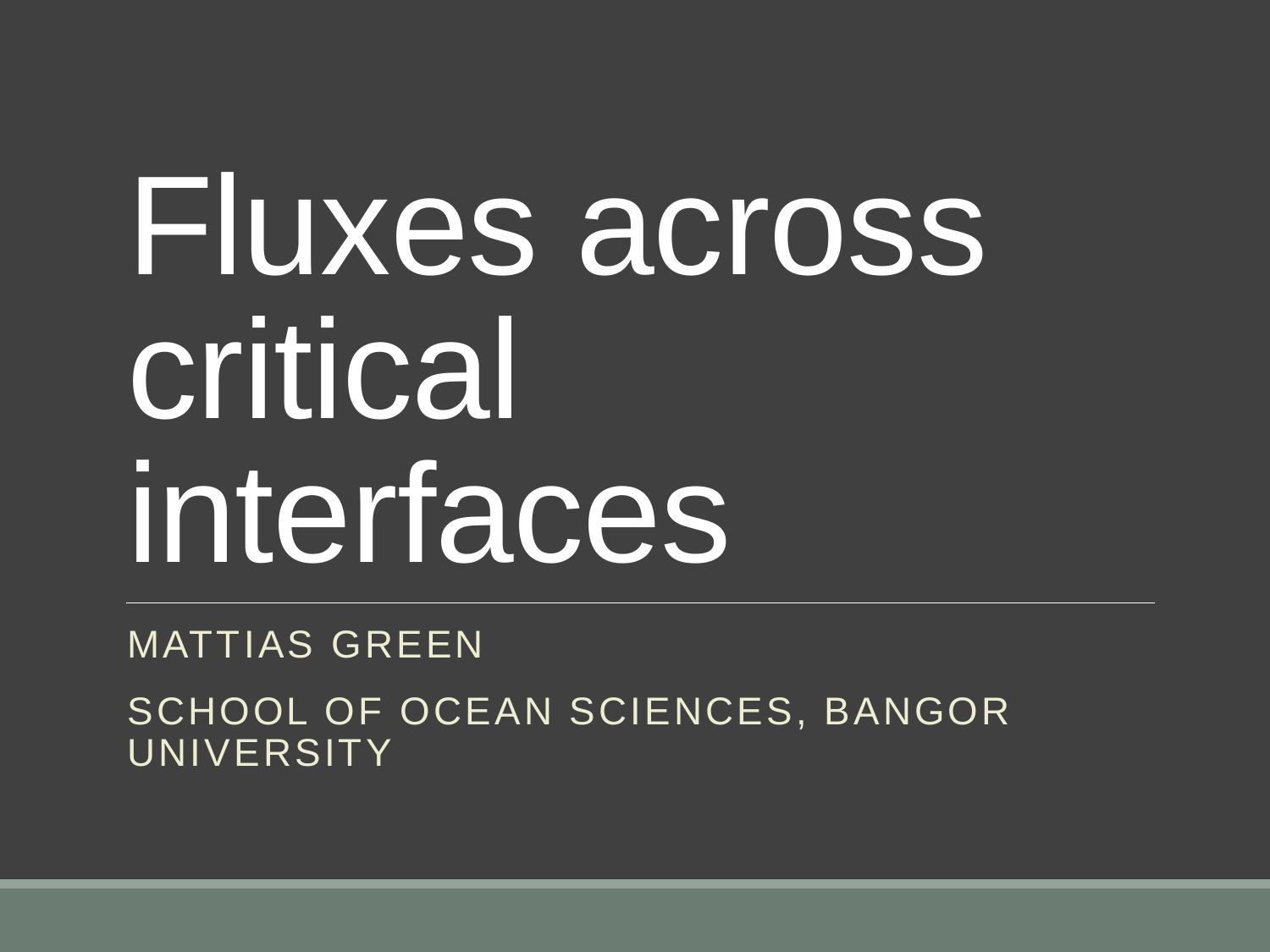# My research

Modelling and observing tidal processes and how they interact with other components of the Earth system

#### A suite of models…

- UVic/OSUVic/MOBI (intermediate complexity coupled models)
- OTIS (tidal model)
- PISM (ice-sheet model)

..all with some (severe) limitations

Observations of ocean-shelf edge exchange (FASTNEt)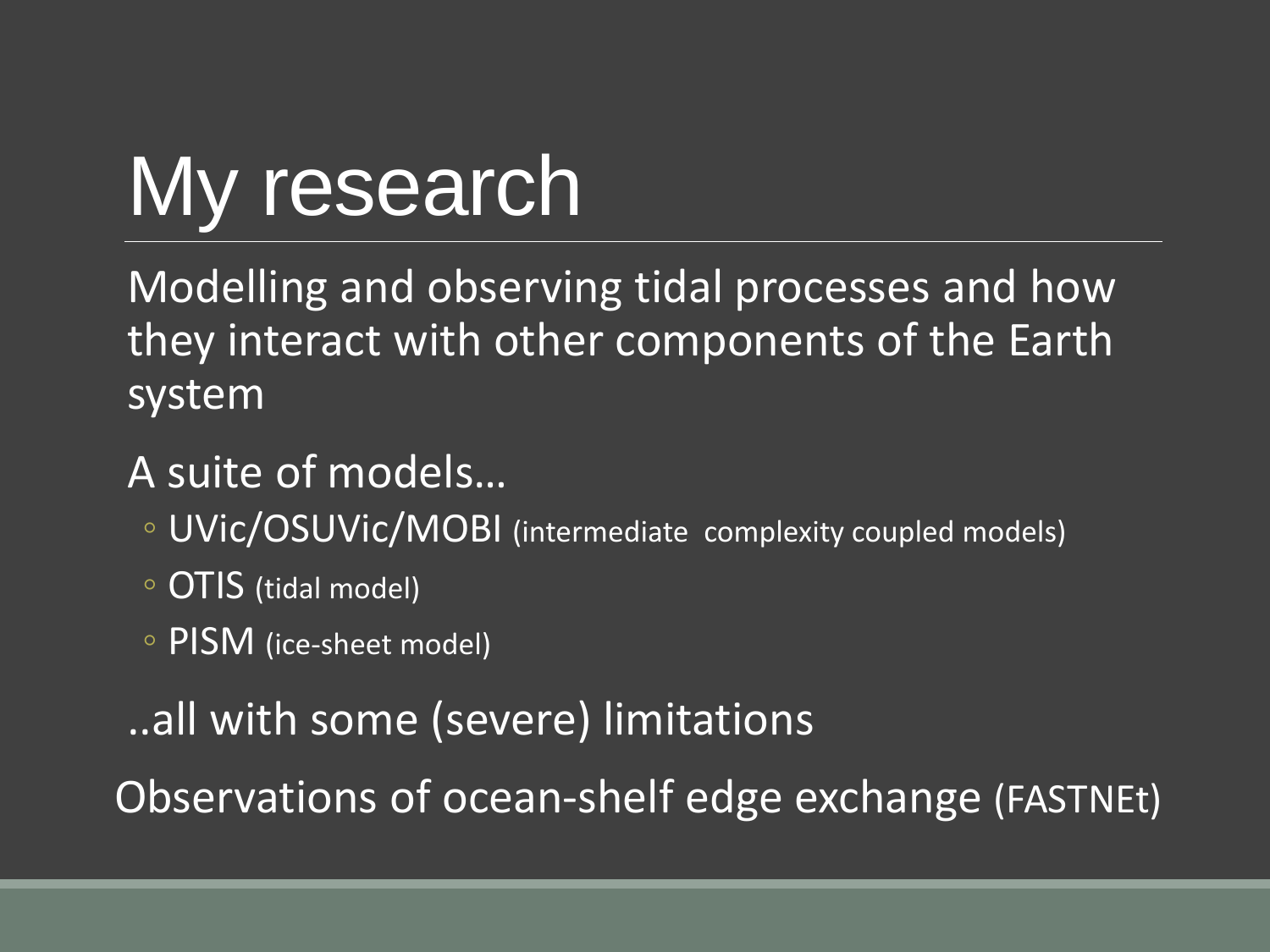### What others do

Arctic (TEA-COSI; YDL Fellowship)

- Heat fluxes
- Mixing

Surface mixed layer dynamics (OSMOSIS)

Catchment to coast modelling

Marine renewables (EPSRC grants)

- Waves
- Tides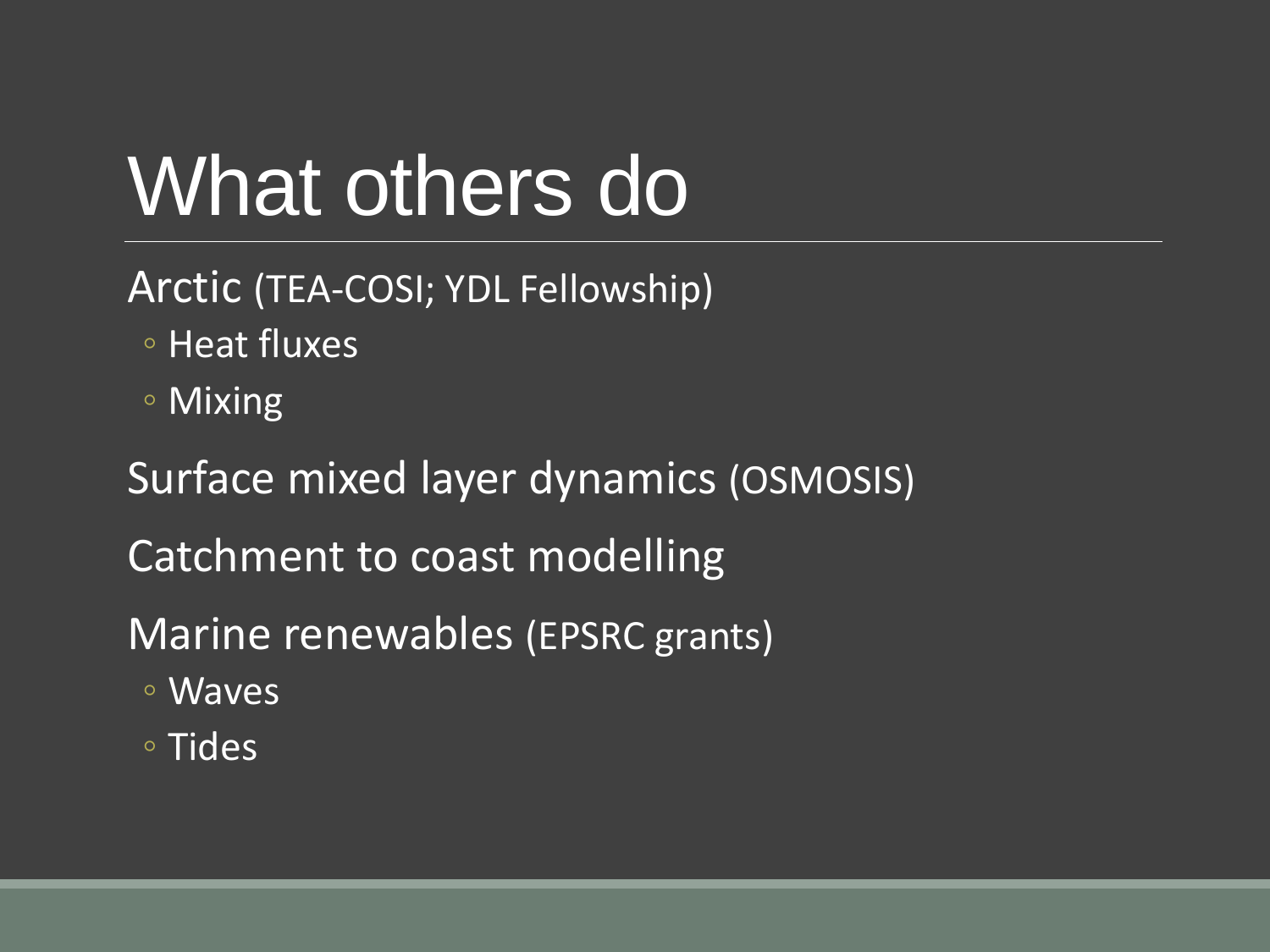### **Overview**

#### Modelling and observing tidal processes and how they interact with other components of the Earth system

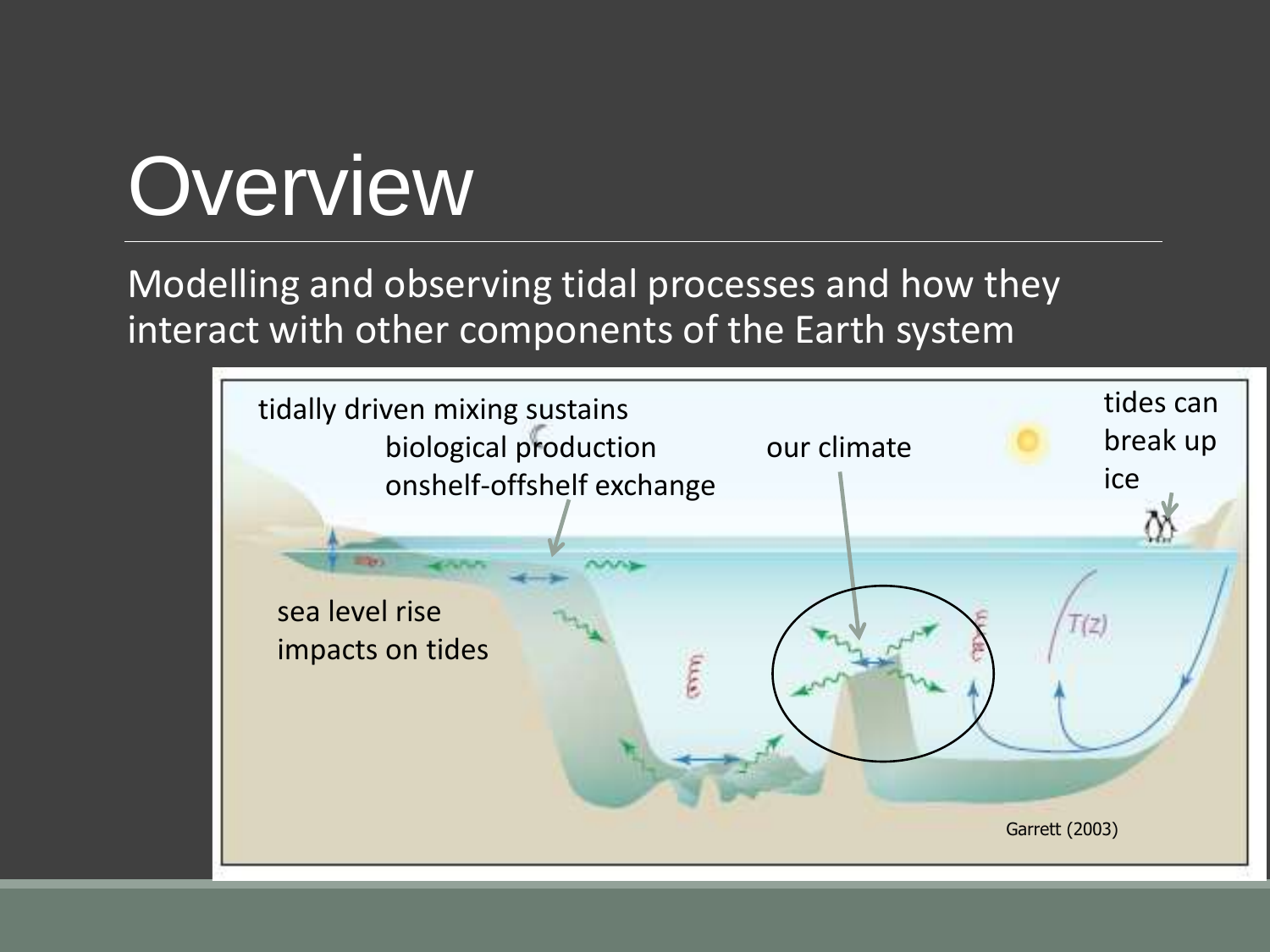#### Climate change and production

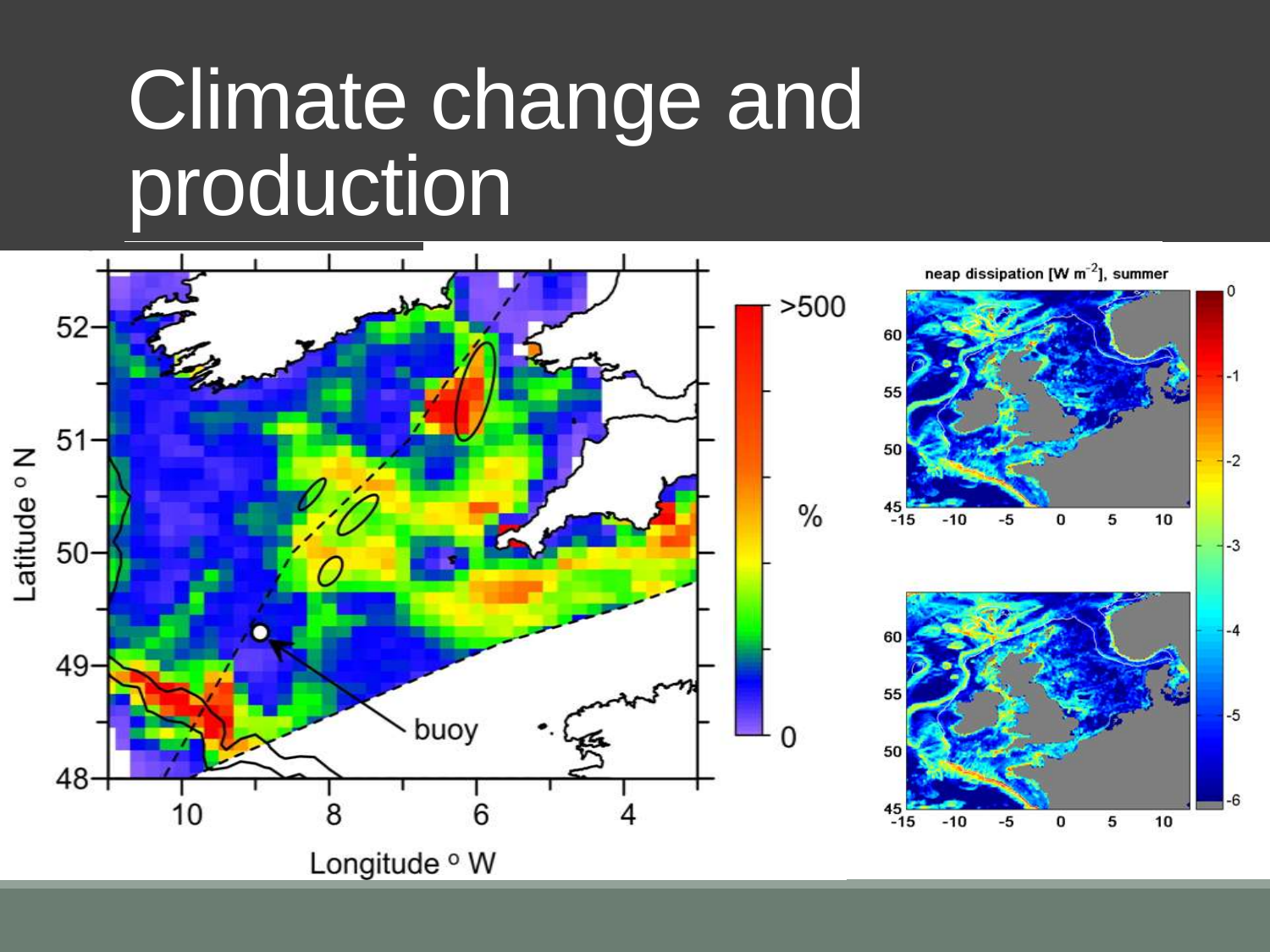#### Climate modelling (with tides)

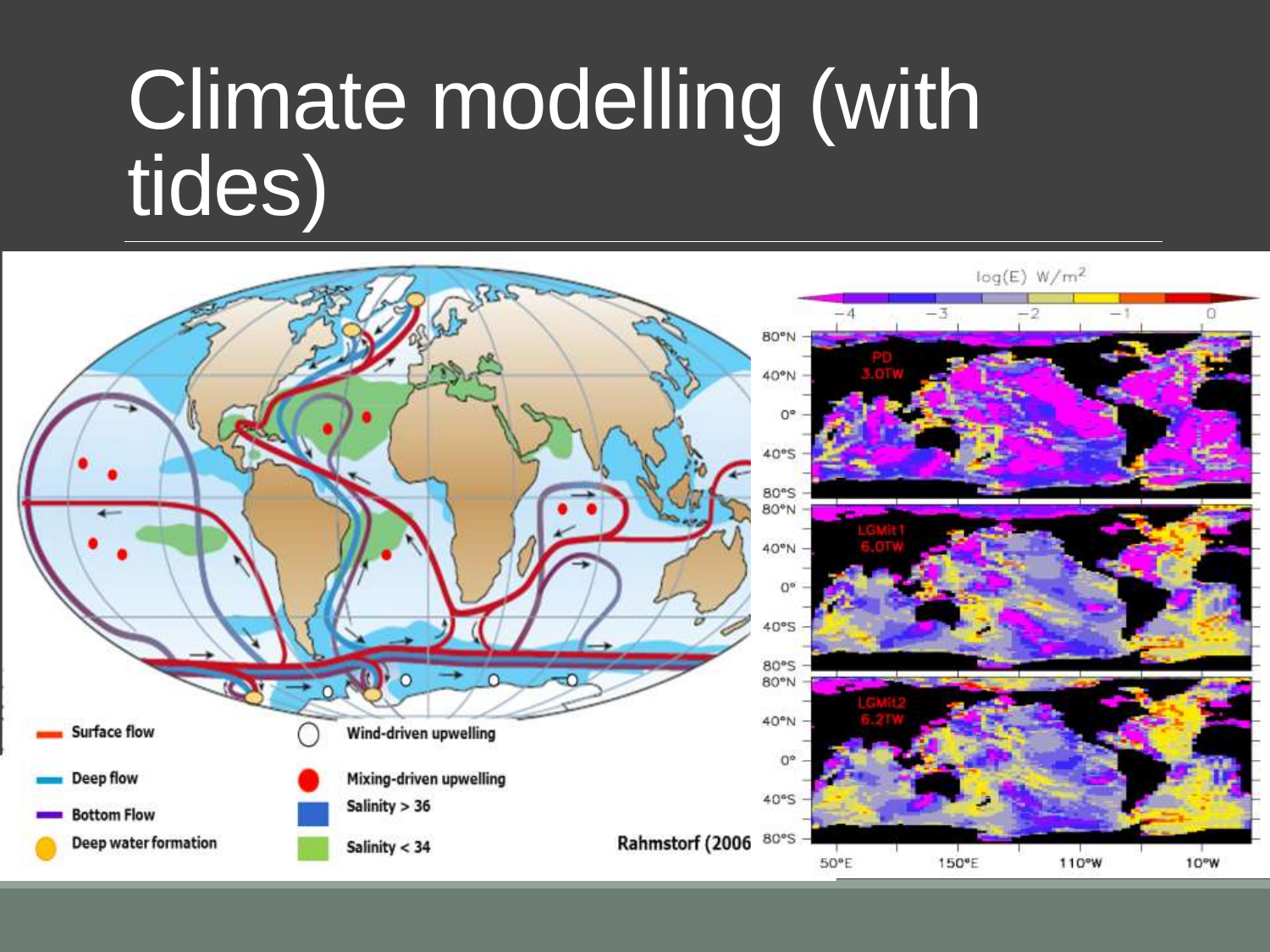#### Ice and tides



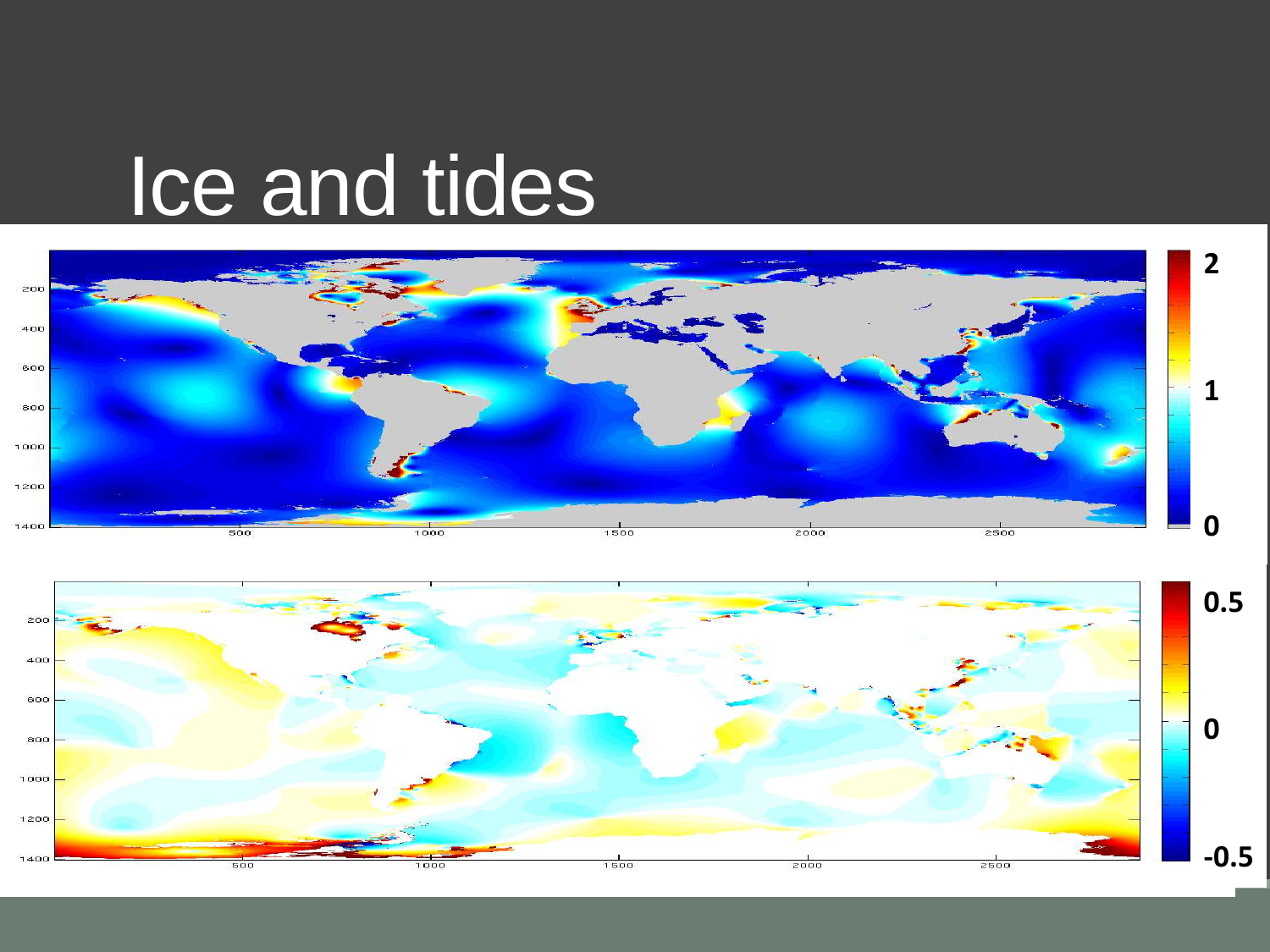### Or just ice (and tides…)

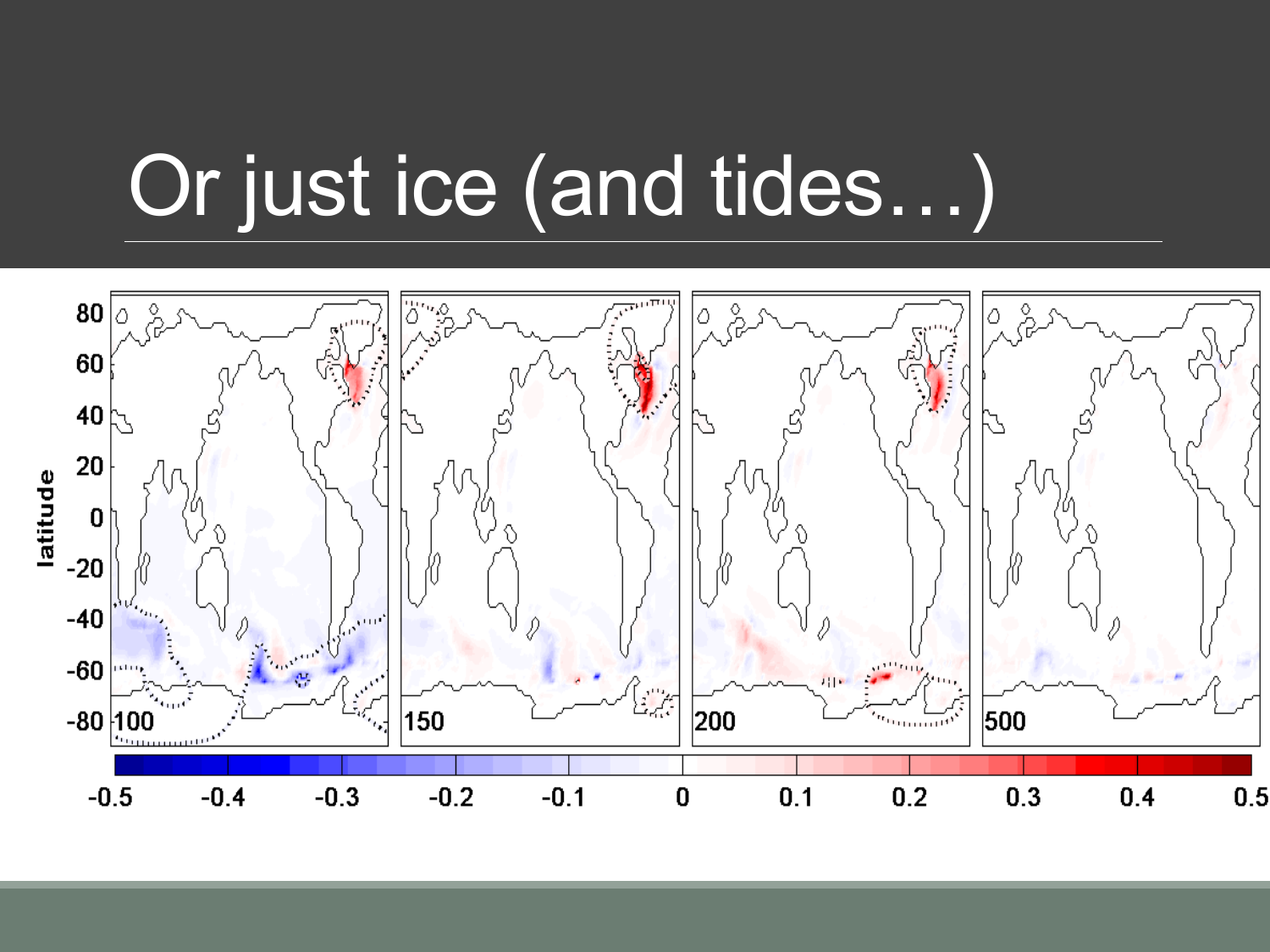# UM and SOS

A natural extension and next step for the climate modelling side of what I do.

- Add tides and icebergs (discussion with Pat Hyder this week)
- What will the regional effects be of the large scale processes I investigate?
	- For example a student wanted to look at how the collapse of the WAIS could impact on the monsoon. A great idea, but UVic doesn't resolve weather
	- "SPACE 1999": What if there was no moon… (not as hare brained as one may think)
	- Ocean- and climatic impacts of Sophie's WAIS collapse simulations?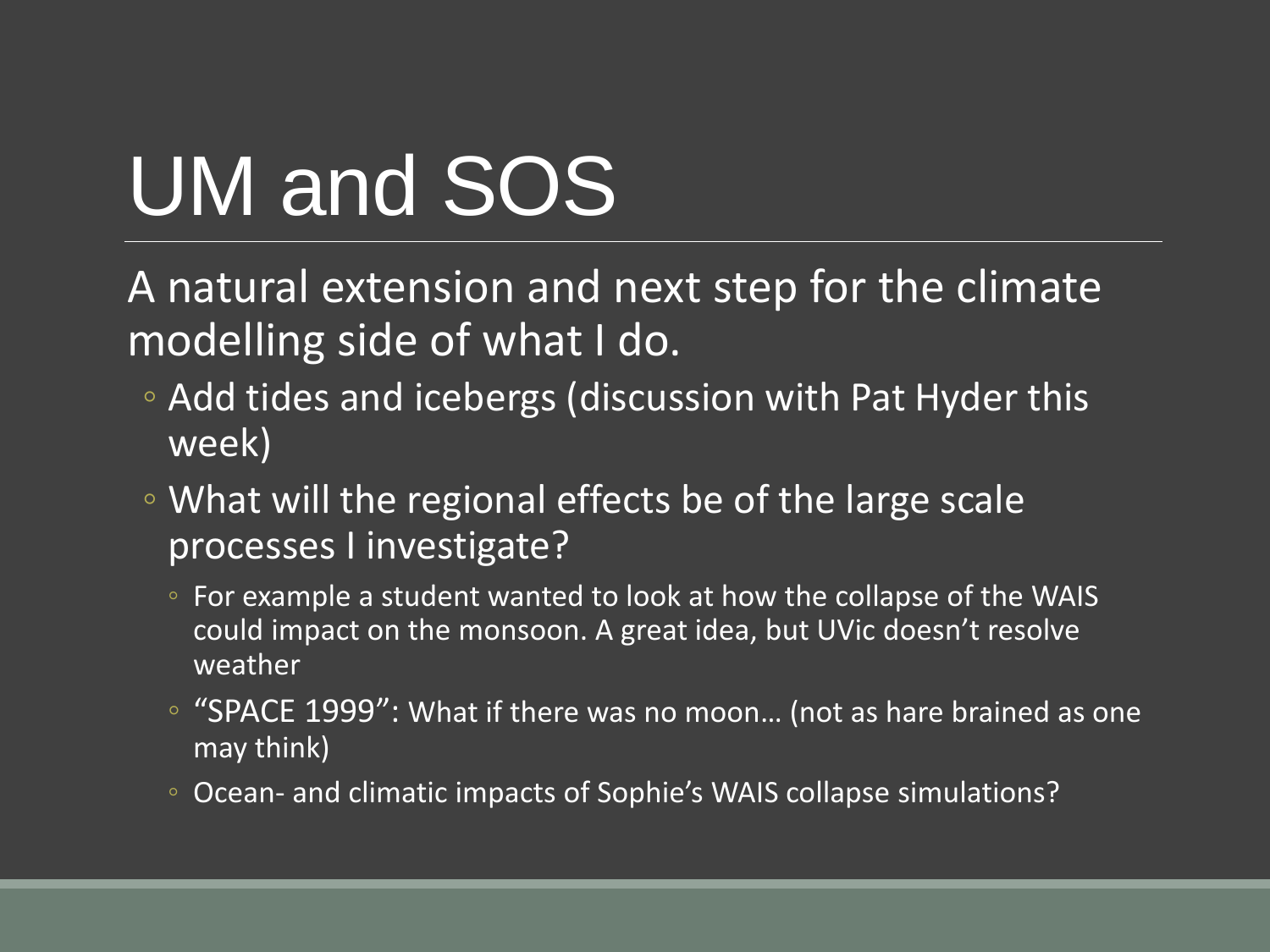# UM and SOS

A natural extension and next step for the climate modelling side of what I do

#### SOS currently has

- a small large-scale modelling group (me+1.5)
- an even more limited climate modelling capacity (me+0.5)
- But a large regional (applied) modelling group (Simon Neill et al., >5 people)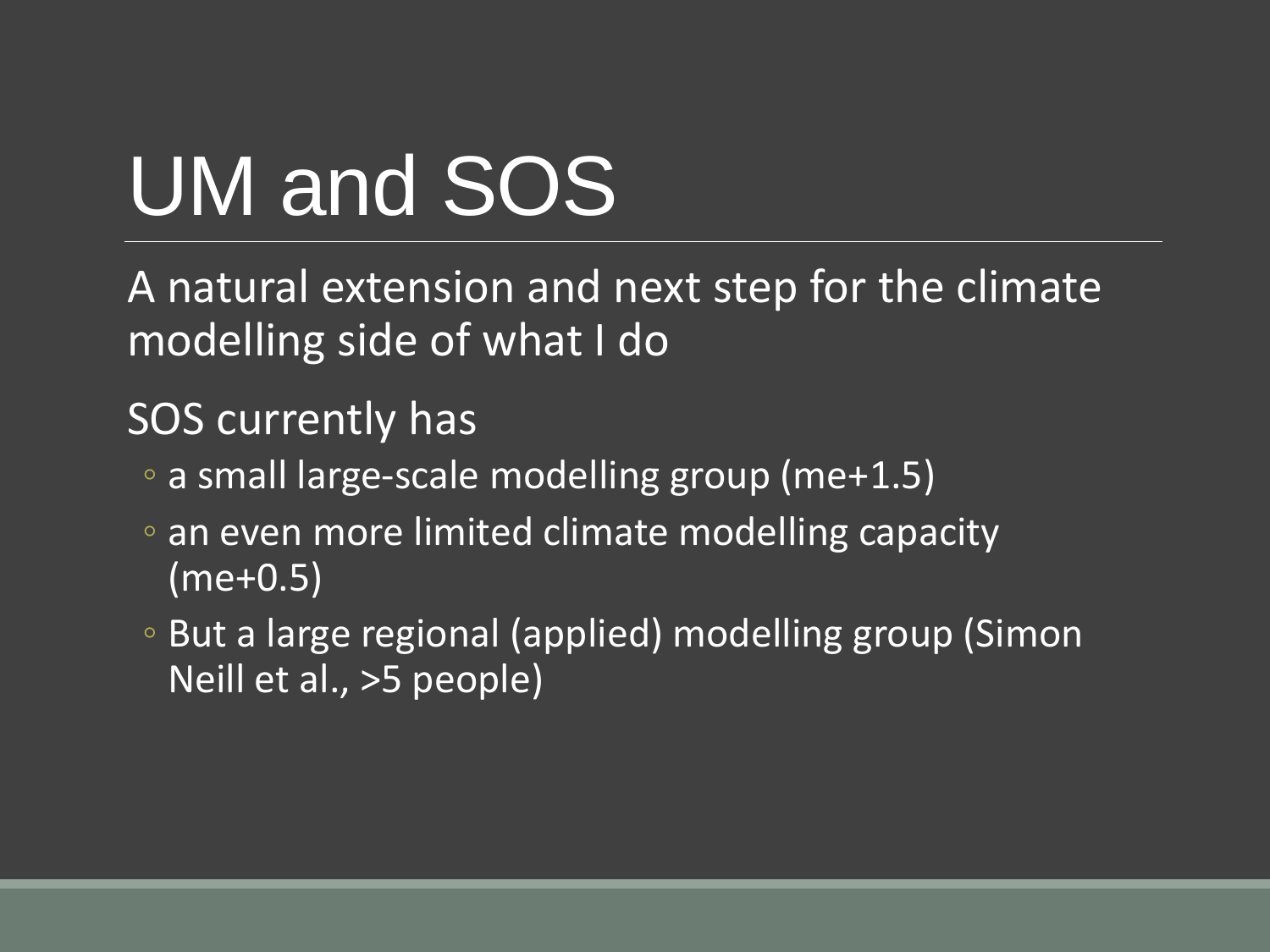# UM and SOS

To start collaborations to implement missing processes

- e.g., tides and tidal mixing (cf. talks with Pat)
- icebergs
- To move to the next step in the research
	- Higher resolution
	- Better atmospheric models
	- Better models